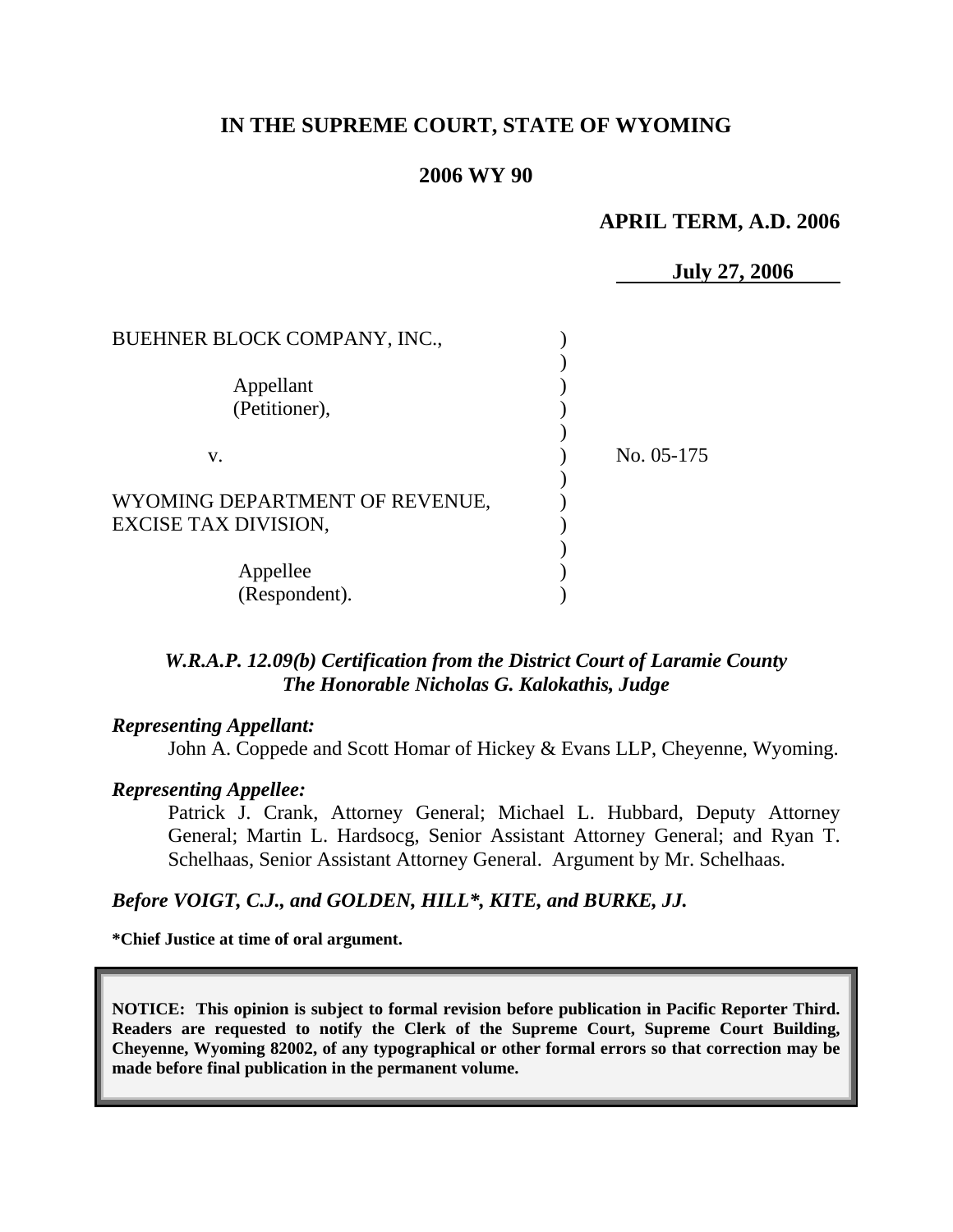## **VOIGT**, **Chief Justice**.

 $\overline{a}$ 

[¶1] Buehner Block Company, Inc. (Buehner Block) manufactures concrete blocks in Utah and sells its products both inside and outside that state. Some of Buehner Block's customers are in Wyoming, and the company has held a Wyoming sales and use tax vendor's license. However, Buehner Block did not collect and remit Wyoming sales taxes for the sales at issue in this case. Following certification from the district court pursuant to W.R.A.P. 12.09(b), we affirm the decision of the Wyoming State Board of Equalization that Buehner Block was obligated to collect and remit Wyoming sales taxes for these transactions.

#### **ISSUES**

[¶2] 1. Did the Board err in deciding that these sales were not exempt from Wyoming's sales tax authority under Wyo. Stat. Ann. § 39-15-105(a)(i)(A)?

 2. Did the Board err in concluding that these sales were subject to Wyoming's sales tax authority despite the fact that title to the goods passed in Utah where the goods were transferred to a common carrier?

 3. Did the Board err in any event in failing to give Buehner Block a claimed credit?

### **FACTS**

[¶3] Buehner Block is a Utah corporation operating out of Salt Lake City. It manufactures and sells concrete blocks throughout the intermountain West. In 1983, the company applied for and received a Wyoming sales and use tax vendor's license. Between 1997 and 2004, Buehner Block reported Wyoming sales totaling \$173,733.87 and remitted Wyoming sales taxes totaling \$6,288.51.

[¶4] In 2002, the Wyoming Department of Audit contacted Buehner Block to engage an audit, in part because the audit of one of Buehner Block's customers revealed several invoices where it appeared Buehner Block had failed to collect and remit Wyoming sales tax. The audit covered the period from July 1, 1999 through December 31, 2002. A review of about 80,000 invoices revealed 318 instances where Buehner Block delivered product to Wyoming destinations without collecting Wyoming sales  $\text{tax.}^1$  $\text{tax.}^1$  During the

<span id="page-1-0"></span><sup>&</sup>lt;sup>1</sup> The phrase "Wyoming customers" appears repeatedly throughout the record and the briefs. The audit, however, focused upon sales where the *destination* of the goods was within Wyoming, not whether the customer was a *resident* of Wyoming. Buehner Block's customer may or may not have been in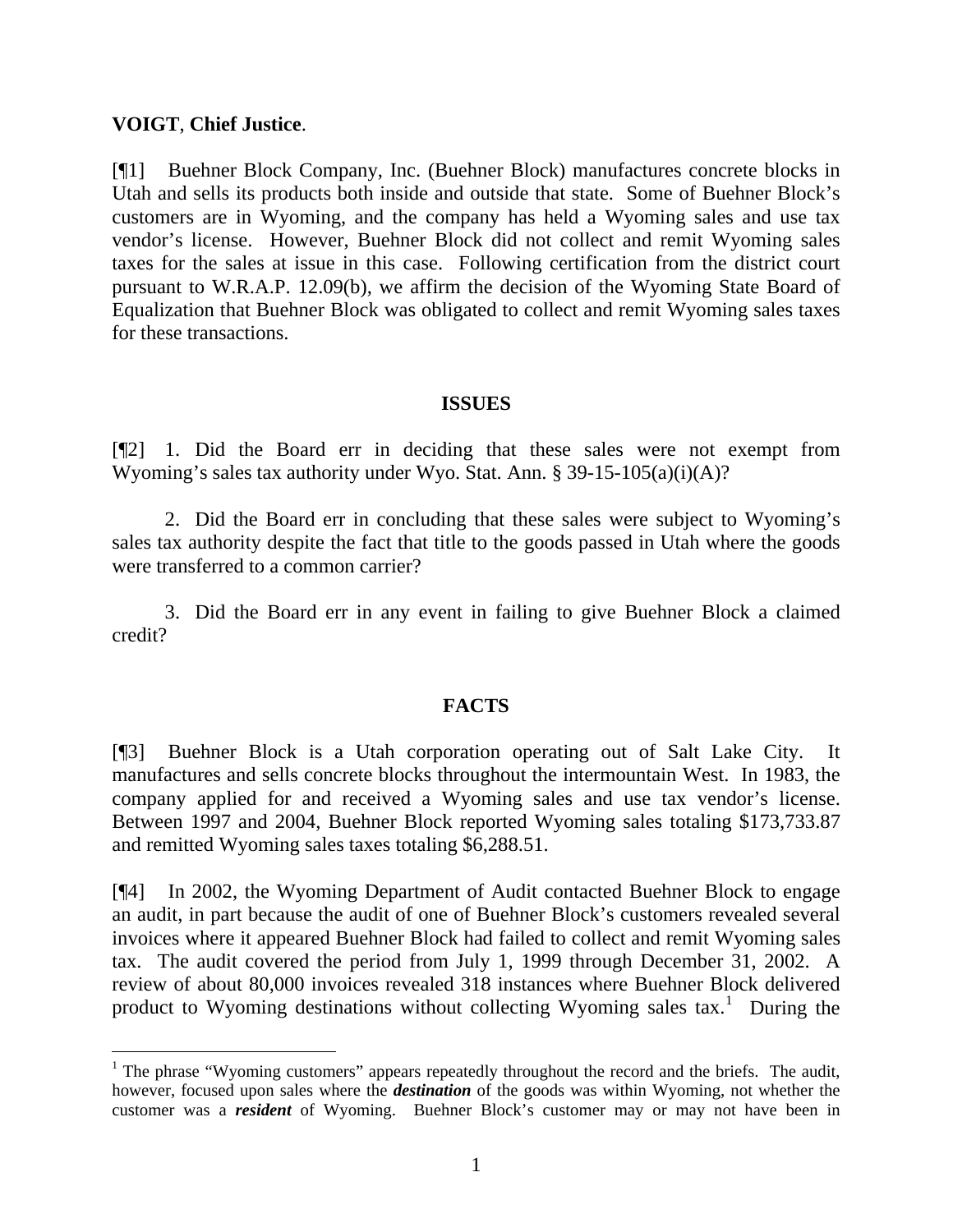audit, Buehner Block did not deny that it arranged for the delivery of its product into Wyoming, that it charged the customer a delivery fee, or that it was making Wyoming sales that required it to collect sales taxes.

[¶5] Later, however, Buehner Block responded to the preliminary audit findings by taking the position that: (1) it was not a vendor as defined by Wyoming law; (2) the sales were made to customers that were not Wyoming based, and it was unable precisely to calculate the tax; and (3) it used a common carrier to deliver the goods after the product was sold at the point of pickup in Utah. The Board did not accept these contentions, concluding instead that Buehner Block's customers received title or possession in Wyoming, and that Buehner Block actually treated the transactions as if they were Wyoming sales.

### **THE STATUTORY SCHEME**

[ $[$ 6] Wyo. Stat. Ann. § 39-15-103(a)(i)(A) (LexisNexis 2005) imposes an excise tax upon "[t]he sales price of every retail sale of tangible personal property within the state."<sup>[2](#page-2-0)</sup> "Sale" is defined in relevant part as "any transfer of title or possession in this state for a consideration . . . ." Wyo. Stat. Ann. § 39-15-101(a)(vii) (LexisNexis 2005 & Supp. 2006). In turn, the rules of the Wyoming Department of Revenue provide that "[t]he point at which title or possession of tangible personal property passes to the purchaser shall determine the location of the sale." *Department of Revenue Rules and Regulations,*  ch. 2,  $\S$  14(p)(i) (2000). Sales by a vendor are presumed to have occurred within Wyoming unless the vendor retains sale documents showing otherwise:

> Contract of sale, sales invoices, bills of lading or other documentary evidence of the passage of title or delivery of tangible personal property to the purchaser outside this state shall be retained by the vendor to establish the nature of the sale. If no such evidence is present, it shall be presumed that the sale occurred within the state and the vendor shall be liable for the sales tax thereon.

*Id.* at ch. 2, § 14(p)(iii) (2000).

Wyoming, and the order may or may not have been placed from within Wyoming. It was Buehner Block's position that, because all of the orders were received in Utah, and because, according to Buehner Block, title to the goods passed in Utah, all of its customers were Utah customers.

<span id="page-2-0"></span> $2^2$  An "excise" tax is a "tax imposed on the manufacture, sale, or use of goods (such as a cigarette tax), or on an occupation or activity (such as a license tax or an attorney occupation fee)." *Black's Law Dictionary* 585 (7th ed. 1999). *See also Ludwig v. Harston,* 65 Wyo. 134, 197 P.2d 252, 256 (1948).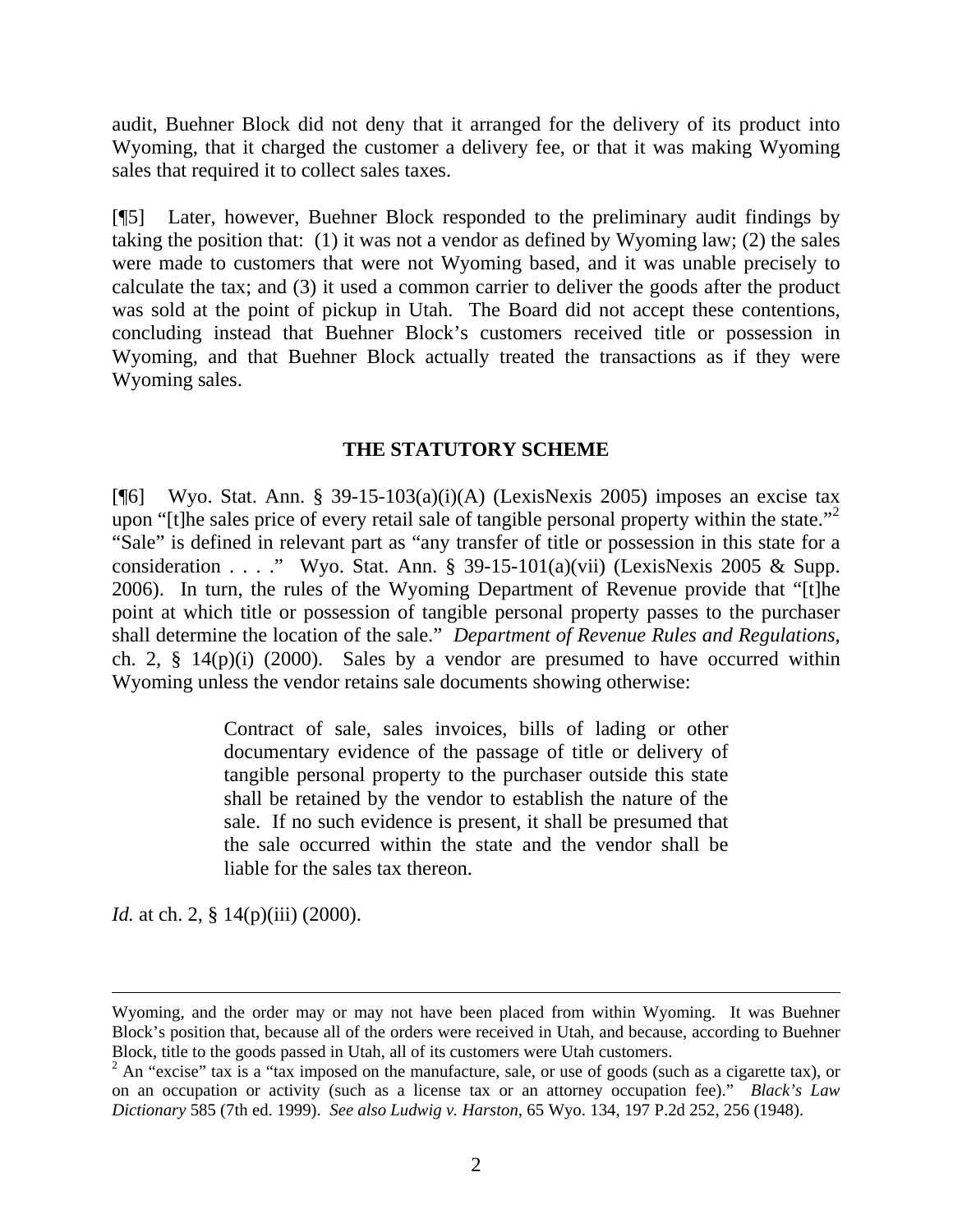[¶7] The tax is paid by the purchaser and is collected by the vendor at the time of the sale. Wyo. Stat. Ann. § 39-15-103(b)(i), (c)(i) (LexisNexis 2005); *Rock Springs Ford Nissan v. State Bd. of Equalization,* 890 P.2d 1100, 1101 (Wyo. 1995). A vendor is "any person engaged in the business of selling at retail or wholesale tangible personal property, admissions or services which are subject to taxation under this article. . . ." Wyo. Stat. Ann. § 39-15-101(a)(xv) (LexisNexis 2005 & Supp. 2006). Every vendor as defined is required to obtain from the Department of Revenue a sales tax license to conduct business in the state, and to remit collected taxes on a monthly basis. Wyo. Stat. Ann. §§ 39-15-106(a) (LexisNexis 2005), 39-15-107(a)(i) (LexisNexis 2005 & Supp. 2006).

[¶8] At issue in the present case is the exemption found in Wyo. Stat. Ann. § 39-15- 105(a)(i)(A) (LexisNexis 2001 & Supp. 2002):

> (a) The following sales or leases are exempt from the excise tax imposed by this article:

(i) For the purpose of exempting sales of services and tangible personal property which are protected by the United States constitution and the Wyoming constitution, the following are exempt:

(A) Sales which the state of Wyoming is prohibited from taxing under the laws or constitutions of the United States or Wyoming.

### **STANDARD OF REVIEW**

[¶9] Appellate review under W.R.A.P. 12.09 is "limited to a determination of the matters specified in" Wyo. Stat. Ann. § 16-3-114(c) (LexisNexis 2005 & Supp. 2006), which provides as follows:

> (c) To the extent necessary to make a decision and when presented, the reviewing court shall decide all relevant questions of law, interpret constitutional and statutory provisions, and determine the meaning or applicability of the terms of an agency action. In making the following determinations, the court shall review the whole record or those parts of it cited by a party and due account shall be taken of the rule of prejudicial error. The reviewing court shall: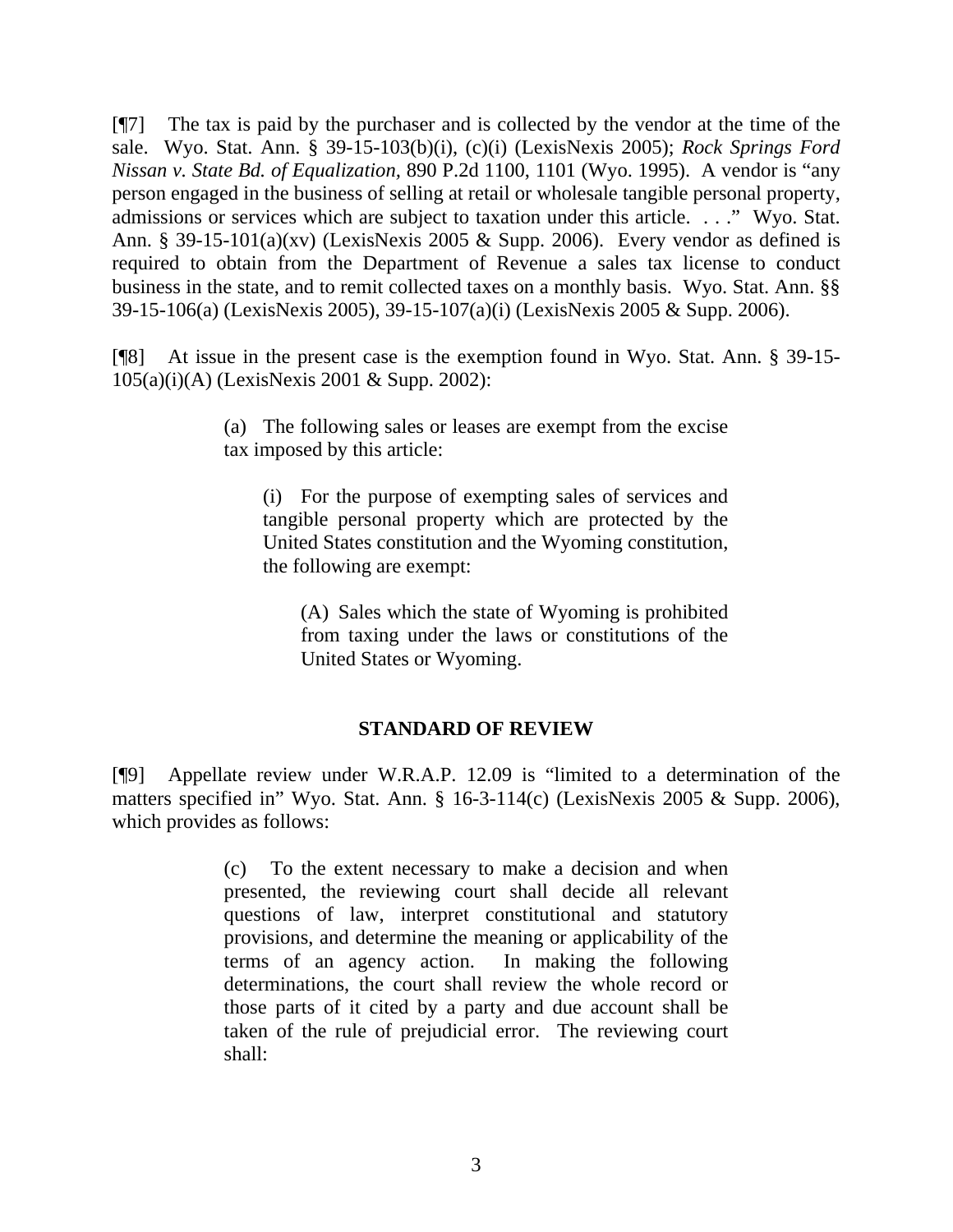(i) Compel agency action unlawfully withheld or unreasonably delayed; and

(ii) Hold unlawful and set aside agency action, findings and conclusions found to be:

(A) Arbitrary, capricious, an abuse of discretion or otherwise not in accordance with law;

(B) Contrary to constitutional right, power, privilege or immunity;

(C) In excess of statutory jurisdiction, authority or limitations or lacking statutory right;

(D) Without observance of procedure required by law; or

(E) Unsupported by substantial evidence in a case reviewed on the record of an agency hearing provided by statute.

[¶10] We give deference to the agency's findings of fact, and do not disturb them unless they are contrary to the great weight of the evidence. *EOG Res., Inc. v. Dep't of Revenue,* 2004 WY 35, ¶ 12, 86 P.3d 1280, 1284 (Wyo. 2004). Likewise, we do not substitute our judgment for that of the agency if its decision is supported by substantial evidence. *State ex rel. Wyo. Dep't of Revenue v. Union Pac. R.R. Co., 2003 WY 54,* ¶ 29, 67 P.3d 1176, 1187 (Wyo. 2003). We described the substantial evidence test in this context in *Newman v. State ex rel. Wyo. Workers' Safety & Comp. Div.*, 2002 WY 91,  $\P$ 12, 22, 49 P.3d 163, 168, 171 (Wyo. 2002):

> In this jurisdiction, we have described the substantial evidence test in cases where factual findings are challenged as follows:

> > In reviewing findings of fact, we examine the entire record to determine whether there is substantial evidence to support an agency's findings. . . . Substantial evidence is relevant evidence which a reasonable mind might accept in support of the agency's conclusions. It is more than a scintilla of evidence.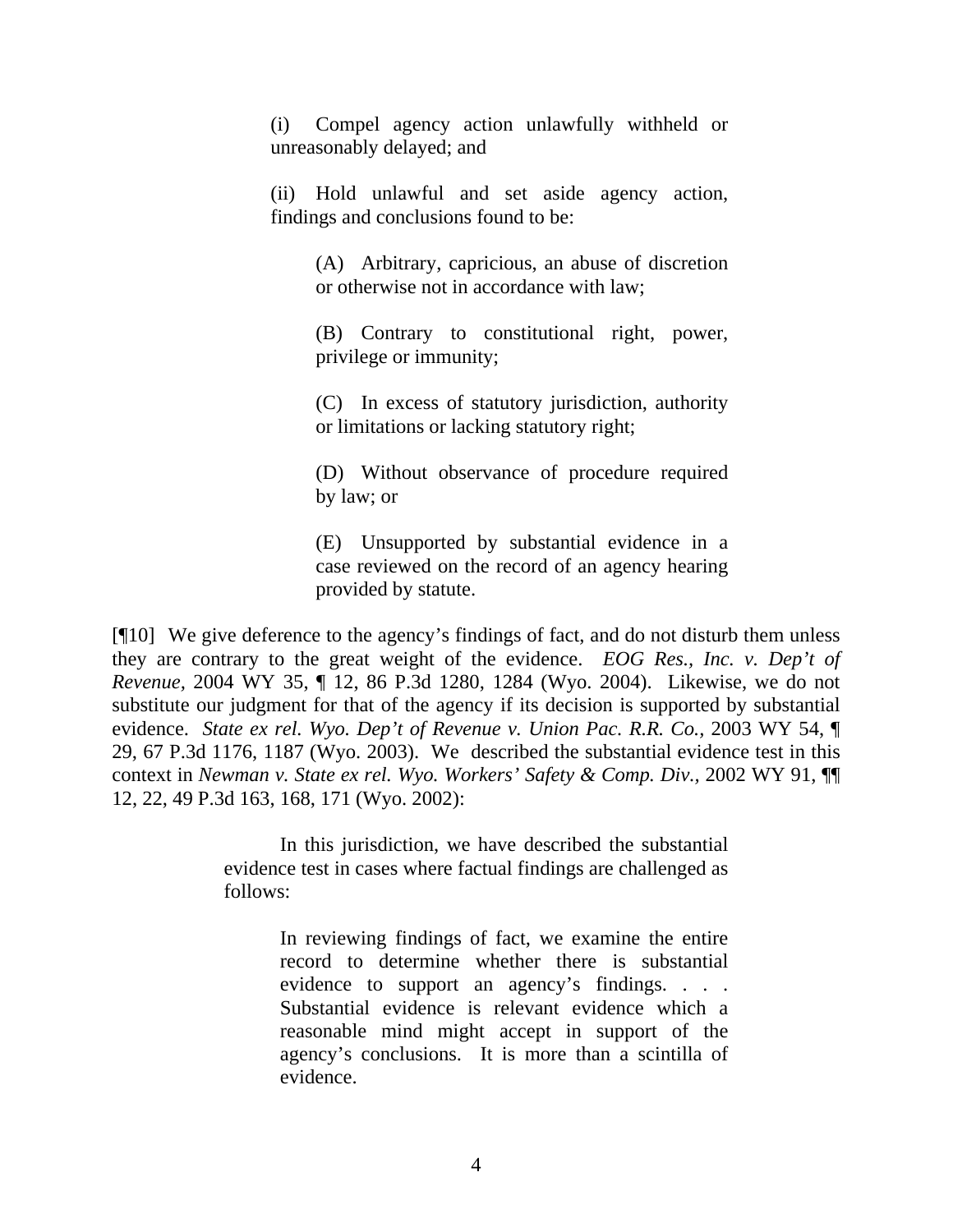*State ex rel. Wyoming Workers' Safety and Compensation Division v. Jensen,* 2001 WY 51, ¶ 10, 24 P.3d 1133, ¶ 10 (Wyo. 2001) (citations omitted).

[W]e hold the substantial evidence test is the appropriate standard of review in appeals from WAPA contested case proceedings when factual findings are involved and both parties submit evidence.

[¶11] As to questions of law, "[o]ur function is to correct any error that an agency makes in its interpretation or application of the law." *EOG Res., Inc.,* 2004 WY 35, ¶ 12, 86 P.3d at 1284. Stated differently, if an agency's conclusions of law are in accordance with the law, we will affirm them. *Wyodak Res. Dev. Corp. v. State Bd. of Equalization,* 9 P.3d 987, 989 (Wyo. 2000). An agency's interpretation of statutory language which the agency normally implements is entitled to deference, unless clearly erroneous. *Laramie County Bd. of Equalization v. Wyo. State Bd. of Equalization,* 915 P.2d 1184, 1190 (Wyo. 1996); *Mowry v. State ex rel. Wyo. Ret. Bd.,* 866 P.2d 729, 731 (Wyo. 1993).

#### **DISCUSSION**

## *Did the Board err in deciding that these sales were not exempt from Wyoming's sales tax authority under Wyo. Stat. Ann. § 39-15-105(a)(i)(A)?*

[¶12] This case involves a fundamental taxing issue—the same issue that was a primary impetus in 1789 when our forebears abandoned the Articles of Confederation in favor of our present constitution. The conflict results from our federal system. The imposition of individual state taxes upon interstate commerce may impede that commerce. On the other hand, if individual states are not permitted to impose any tax upon interstate commerce, interstate commerce does not share in the burden of sustaining the infrastructure necessary for its very existence.<sup>[3](#page-5-0)</sup> Over history, a balance has been struck. Article I, § 8, cl. 3, of the Constitution—the Commerce Clause—authorizes Congress "[t]o regulate Commerce with foreign Nations, and among the several States, and with the Indian Tribes[.]" As will be seen hereinafter, however, the courts have not interpreted the Commerce Clause as a complete ban upon state taxation of interstate

<span id="page-5-0"></span><sup>3</sup> *Complete Auto Transit, Inc. v. Brady,* 430 U.S. 274, 288, 97 S.Ct. 1076, 1083, 51 L.Ed.2d 326 (1977), provides a quick but detailed analysis of the "perennial problem" of the validity of state taxes that affect interstate commerce. *See also Exxon Corp. v. Wyo. State Bd. of Equalization,* 783 P.2d 685, 689-90 (Wyo. 1989); *Frontier Taxidermist v. Wyo. Dep't of Revenue,* 497 P.2d 1374, 1377 (Wyo. 1972); *Morrison-Knudson Co. v. State Bd. of Equalization,* 58 Wyo. 500, 135 P.2d 927, 933-34 (1943); and *State Bd. of Equalization v. Blind Bull Coal Co.,* 55 Wyo. 438, 101 P.2d 70, 71-73 (1940).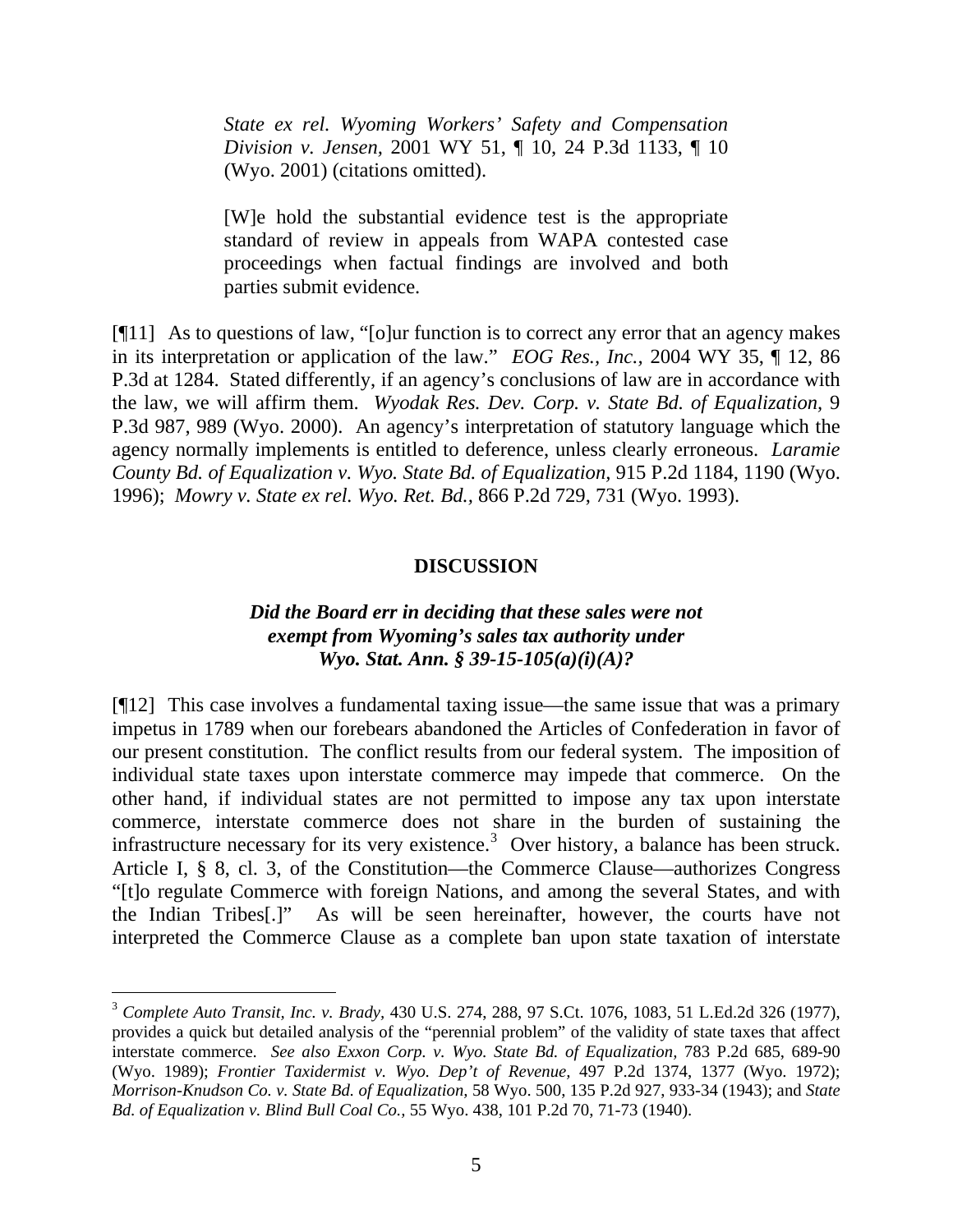commerce. Instead, tests have been devised to determine what taxes are permitted, thereby allowing state taxation that does not discriminate against interstate commerce.

[¶13] The question posed by Buehner Block is whether imposition of Wyoming sales tax upon the sales at issue violates the Commerce Clause. Two United States Supreme Court cases are central to that inquiry. The first of those cases is *National Bellas Hess, Inc. v. Dep't of Revenue of the State of Illinois,* 386 U.S. 753, 87 S.Ct. 1389, 18 L.Ed.2d 505 (1967). National Bellas Hess was a Missouri mail order company with no business outlets or sales personnel in Illinois. Bi-annually, it mailed catalogues to customers in Illinois, and flyers occasionally were mailed into that state. Customer orders were received by mail in Missouri, and goods were sent to customers in Illinois only by mail or by common carrier. *Id.,* 386 U.S. at 753-55, 87 S.Ct. at 1389-1390. This conduct was sufficient under the Illinois statutes to constitute National Bellas Hess to be an in-state retailer, and to require it to collect and remit Illinois use taxes.<sup>[4](#page-6-0)</sup> *Id.* at 755, 87 S.Ct. at 1390.

[¶14] In analyzing the claim of National Bellas Hess that the liabilities imposed by Illinois violated both its due process rights under the Fourteenth Amendment, and the Commerce Clause, the Court said the following:

> These two claims are closely related. For the test whether a particular state exaction is such as to invade the exclusive authority of Congress to regulate trade between the States, and the test for a State's compliance with the requirements of due process in this area are similar. *See Central R. Co. v. Pennsylvania,* 370 U.S. 607, 621-22 [(1962)] (concurring opinion of Mr. Justice Black). As to the former, the Court has held that "State taxation falling on interstate commerce . . . can only be justified as designed to make such commerce bear a fair share of the cost of the local government whose protection it enjoys." *Freeman v. Hewit,* 329 U.S. 249, 253  $[(1946)]$ . And in determining whether a state tax falls within the confines of the Due Process Clause, the Court has said that the "simple but controlling question is whether the state has given anything for which it can ask return." *Wisconsin v. J.C. Penney Co.,* 311 U.S. 435, 444 [(1940)]. The same principles have been held applicable in determining the power of a State to impose the burdens of collecting use taxes upon

<span id="page-6-0"></span><sup>&</sup>lt;sup>4</sup> Use taxes often complement sales taxes. A "use tax" is a "tax imposed on the use of certain goods that are bought outside the taxing authority's jurisdiction. Use taxes are designed to discourage the purchase of products that are not subject to the sales tax." *Black's Law Dictionary* 1472 (7th ed. 1999). Wyoming's use tax statutes are found at Wyo. Stat. Ann. § 39-16-101 *et seq.* (LexisNexis 2005 & Supp. 2006).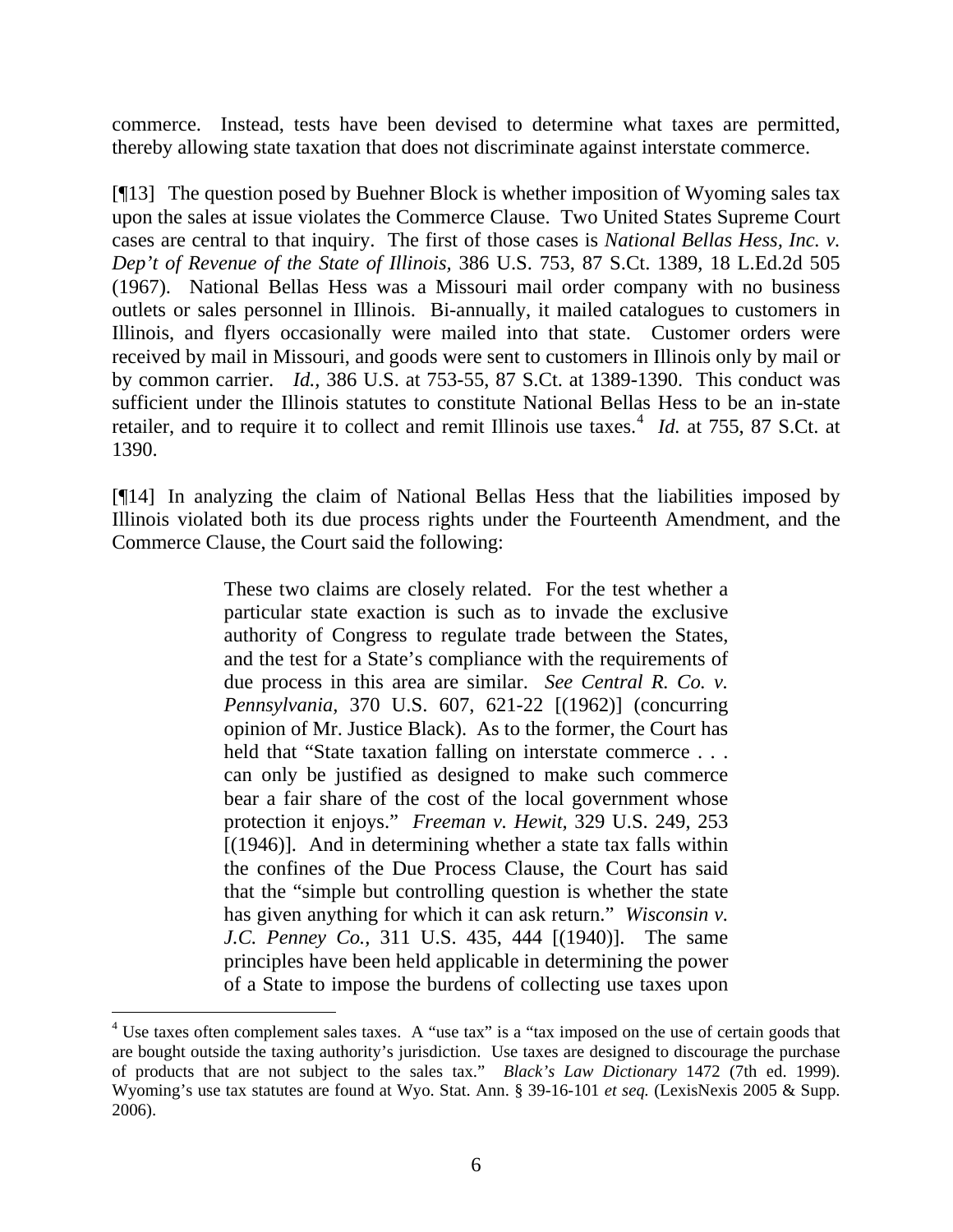interstate sales. Here, too, the Constitution requires "some definite link, some minimum connection, between a state and the person, property or transaction it seeks to tax." *Miller Bros. Co. v. Maryland,* 347 U.S. 340, 344-345 [(1954)].

*Id.,* 386 U.S. at 756, 87 S.Ct. at 1391 (some citations omitted).

[¶15] After characterizing this practice as a state "deputiz[ing] an out-of-state retailer as its collection agent," the Court declared that the Commerce Clause did not allow a state to "impose the duty of use tax collection and payment upon a seller whose only connection with customers in the State is by common carrier or the United States mail." *Id.* at 757-58, 87 S.Ct. at 1391-92. Significantly, the Court concluded that, "[i]ndeed, it is difficult to conceive of commercial transactions more exclusively interstate in character than the mail order transactions here involved." *Id.* at 759, 87 S.Ct. at 1392.

[¶16] The second and more recent United States Supreme Court case applicable to these issues is *Quill Corp. v. North Dakota,* 504 U.S. 298, 112 S.Ct. 1904, 119 L.Ed.2d 91 (1992). Like *National Bellas Hess, Quill* involved a state's attempt to require an out-ofstate mail-order business to collect use taxes. *Quill,* 504 U.S. at 301, 112 S.Ct. at 1907. The Supreme Court of North Dakota had declined to follow *National Bellas Hess* on the ground that its holding had been made obsolete by intervening social, commercial, economic and legal developments, in particular the remarkable growth of the mail-order business and computer technology. *Id.,* 504 U.S. at 301, 303, 112 S.Ct. at 1907-08.

[¶17] The *Quill* court considered both due process and the Commerce Clause in reversing the North Dakota Supreme Court. As to due process, *Quill* focused upon the requirement that, before a state may tax an entity or transaction, there must be a definite link or minimum connection between the state and the entity or transaction. *Id.,* 504 U.S. at 306, 112 S.Ct. at 1909. The court reiterated its abandonment of formalistic tests based upon presence within a state, in favor of "a more flexible inquiry into whether a defendant's contacts with the forum made it reasonable, in the context of our federal system of Government," to assert jurisdiction over the entity or transaction. *Id.,* 504 U.S. at 307, 112 S.Ct. at 1910. Its reasoning and conclusion, found at *Id.,* 504 U.S. at 307-08, 112 S.Ct. at 1910-11, were as follows:

> Applying these principles, we have held that if a foreign corporation purposefully avails itself of the benefits of an economic market in the forum State, it may subject itself to the State's *in personam* jurisdiction even if it has no physical presence in the State. As we explained in *Burger King Corp. v. Rudzewicz,* 471 U.S. 462 (1985):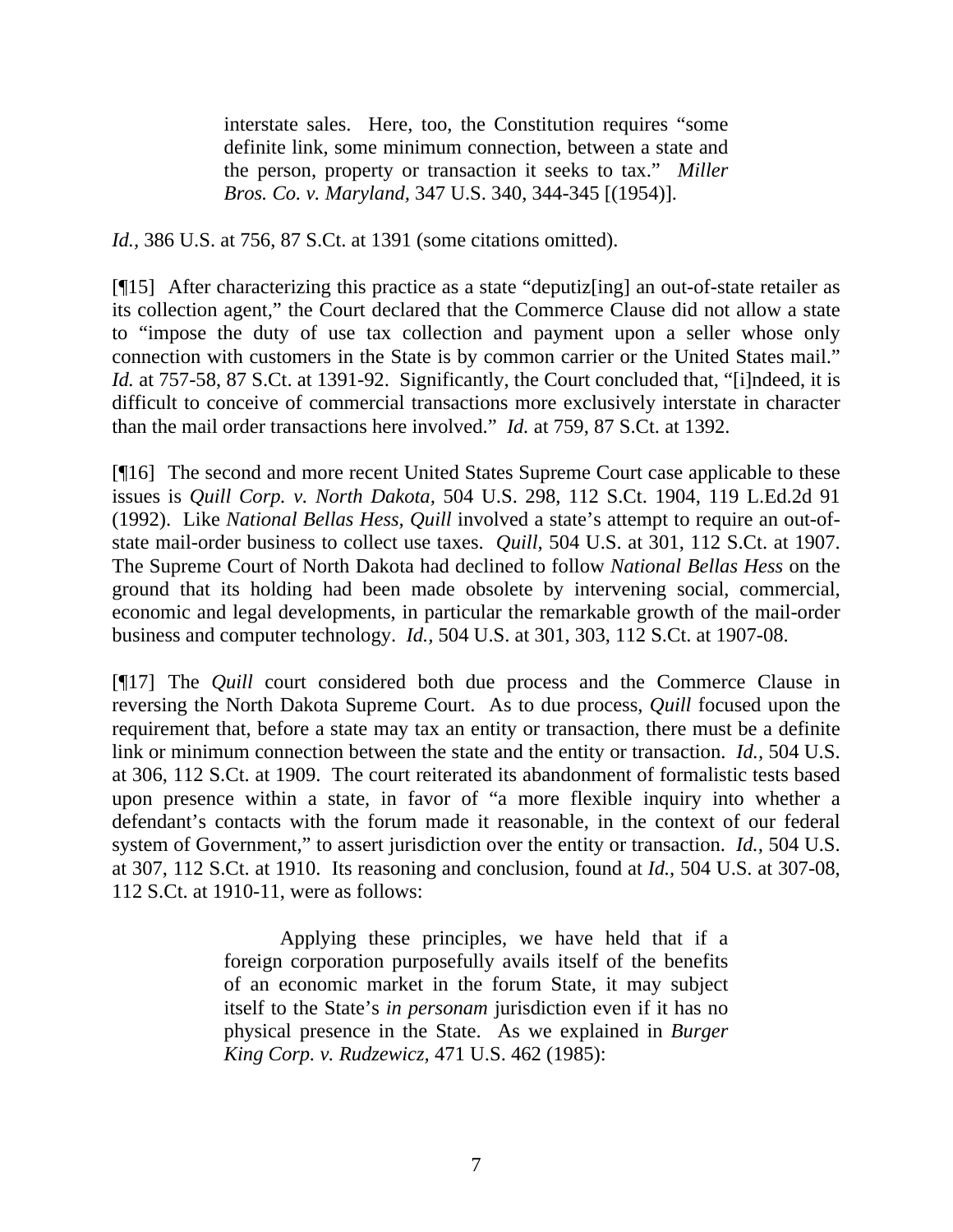"Jurisdiction in these circumstances may not be avoided merely because the defendant did not *physically* enter the forum State. Although territorial presence frequently will enhance a potential defendant's affiliation with a State and reinforce the reasonable foreseeability of suit there, it is an inescapable fact of modern commercial life that a substantial amount of business is transacted solely by mail and wire communications across state lines, thus obviating the need for physical presence within a State in which business is conducted. So long as a commercial actor's efforts are 'purposefully directed' toward residents of another State, we have consistently rejected the notion that an absence of physical contacts can defeat personal jurisdiction there." *Id.,* at 476 (emphasis in original).

 Comparable reasoning justifies the imposition of the collection duty on a mail-order house that is engaged in continuous and widespread solicitation of business within a State. Such a corporation clearly has "fair warning that [its] activity may subject [it] to the jurisdiction of a foreign sovereign." *Shaffer v. Heitner,* 433 U.S., [186, 218 (1977)] (STEVENS, J., concurring in judgment). In "modern commercial life" it matters little that such solicitation is accomplished by a deluge of catalogs rather than a phalanx of drummers: The requirements of due process are met irrespective of a corporation's lack of physical presence in the taxing State. Thus, to the extent that our decisions have indicated that the Due Process Clause requires physical presence in a State for the imposition of duty to collect a use tax, we overrule those holdings as superseded by developments in the law of due process.

 In this case, there is no question that Quill has purposefully directed its activities at North Dakota residents, that the magnitude of those contacts is more than sufficient for due process purposes, and that the use tax is related to the benefits Quill receives from access to the State. We therefore agree with the North Dakota Supreme Court's conclusion that the Due Process Clause does not bar enforcement of that State's use tax against Quill.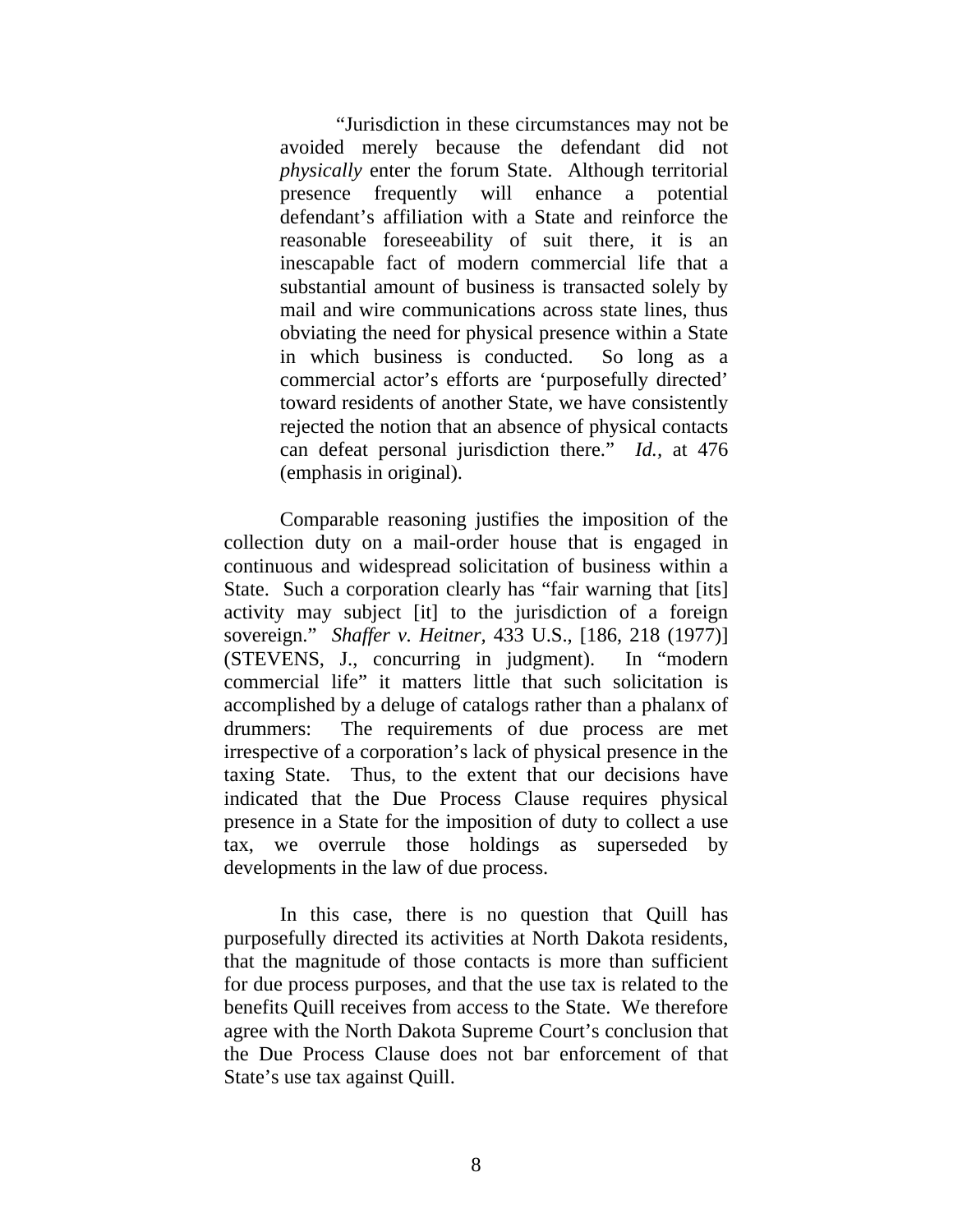[¶18] North Dakota did not fare so well, however, under the Supreme Court's application of the Commerce Clause. The *Quill* court began its analysis of the effect of the Commerce Clause with a reminder that "the Commerce Clause is more than an affirmative grant of power; it has a negative sweep as well." *Id.,* 504 U.S. at 309, 112 S.Ct. at 1911 (citing *Gibbons v. Ogden,* 22 U.S. 1, 9 Wheat. 1, 231-32, 239, 6 L.Ed. 23 (1824)). "By its own force," the Commerce Clause "prohibits certain state actions that interfere with interstate commerce." *Id.* (citing *South Carolina State Highway Dep't. v. Barnwell Bros., Inc.*, 303 U.S. 177, 185, 58 S.Ct. 510, 514, 82 L.Ed 734 (1938), *reh'g denied,* 303 U.S. 667). Consistent with these statements, *Quill* revitalized both *National Bellas Hess* and the four-part test of *Complete Auto Transit, Inc. v. Brady,* 430 U.S. 274, 97 S.Ct. 1076, 51 L.Ed.2d 326 (1977):

> While contemporary Commerce Clause jurisprudence might not dictate the same result were the issue to arise for the first time today, *Bellas Hess* is not inconsistent with *Complete Auto* and our recent cases. Under *Complete Auto*'s four-part test, we will sustain a tax against a Commerce Clause challenge so long as the "tax [1] is applied to an activity with a substantial nexus with the taxing State, [2] is fairly apportioned, [3] does not discriminate against interstate commerce, and [4] is fairly related to the services provided by the State." 430 U.S., at 279. *Bellas Hess* concerns the first of these tests and stands for the proposition that a vendor whose only contacts with the taxing State are by mail or common carrier lacks the "substantial nexus" required by the Commerce Clause.

*Id.*, 504 U.S. at 311, 112 S.Ct. at 1912. The court then went on to distinguish due process analysis from Commerce Clause analysis:

> The State of North Dakota relies less on *Complete Auto* and more on the evolution of our due process jurisprudence. The State contends that the nexus requirements imposed by the Due Process and Commerce Clauses are equivalent and that if, as we concluded above, a mail-order house that lacks a physical presence in the taxing State nonetheless satisfies the due process "minimum contacts" test, then that corporation also meets the Commerce Clause "substantial nexus" test. We disagree. Despite the similarity in phrasing, the nexus requirements of the Due Process and Commerce Clauses are not identical. The two standards are animated by different constitutional concerns and policies.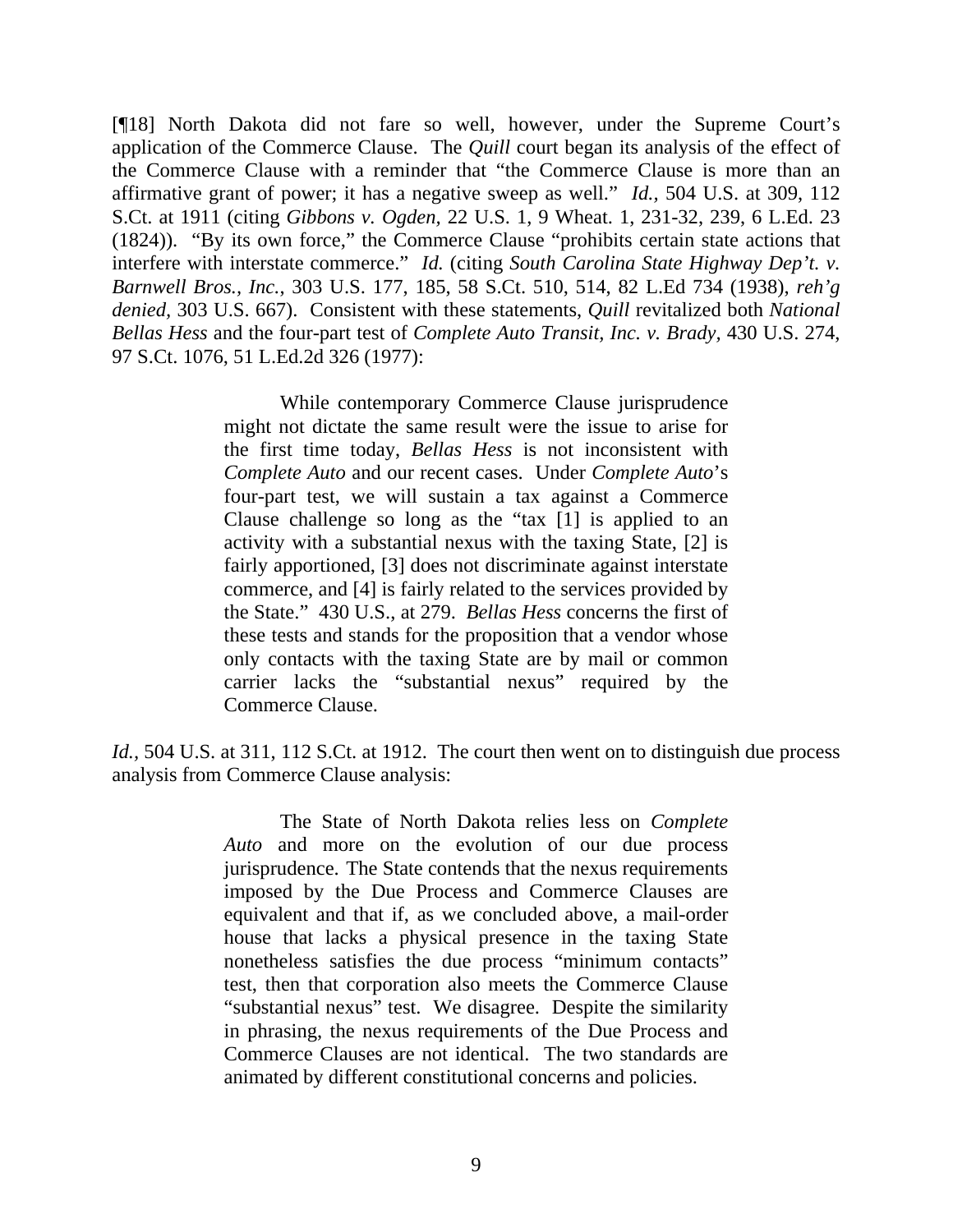Due process centrally concerns the fundamental fairness of governmental activity. Thus, at the most general level, the due process nexus analysis requires that we ask whether an individual's connections with a State are substantial enough to legitimate the State's exercise of power over him. We have, therefore, often identified "notice" or "fair warning" as the analytic touchstone of due process nexus analysis. In contrast, the Commerce Clause and its nexus requirement are informed not so much by concerns about fairness for the individual defendant as by structural concerns about the effects of state regulation on the national economy. Under the Articles of Confederation, state taxes and duties hindered and suppressed interstate commerce; the Framers intended the Commerce Clause as a cure for these structural ills. See generally The Federalist Nos. 7, 11 (A. Hamilton). It is in this light that we have interpreted the negative implication of the Commerce Clause. Accordingly, we have ruled that that Clause prohibits discrimination against interstate commerce, see, *e.g., Philadelphia v. New Jersey,* 437 U.S. 617 (1978), and bars state regulations that unduly burden interstate commerce, see, *e.g., Kassel v. Consolidated Freightways Corp. of Del.,* 450 U.S. 662 (1981).

 The *Complete Auto* analysis reflects these concerns about the national economy. The second and third parts of that analysis, which require fair apportionment and nondiscrimination, prohibit taxes that pass an unfair share of the tax burden onto interstate commerce. The first and fourth prongs, which require a substantial nexus and a relationship between the tax and state-provided services, limit the reach of state taxing authority so as to ensure that state taxation does not unduly burden interstate commerce. Thus, the "substantial nexus" requirement is not, like due process' "minimum contacts" requirement, a proxy for notice, but rather a means for limiting state burdens on interstate commerce. Accordingly, contrary to the State's suggestion, a corporation may have the "minimum contacts" with a taxing State as required by the Due Process Clause, and yet lack the "substantial nexus" with that State as required by the Commerce Clause.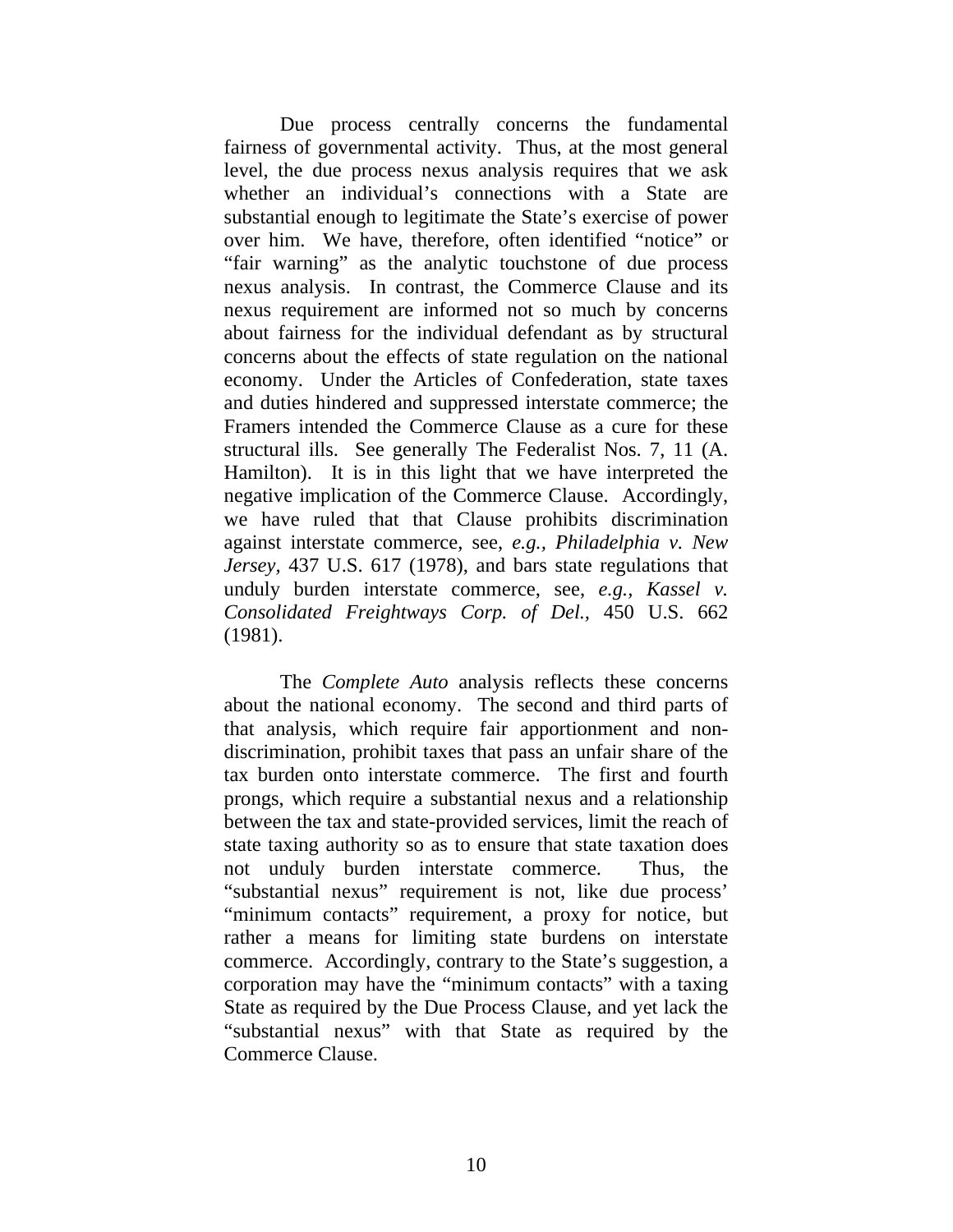*Id.,* 504 U.S. 312-13, 112 S.Ct. at 1913-14 (internal footnotes omitted). The Supreme Court's ultimate conclusion in *Quill* was that the bright-line rule of *National Bellas Hess*—the Commerce Clause prohibits a state from imposing sales or use taxes upon an entity whose only contacts with that state are by mail or common carrier—remains viable. *Id.,* 504 U.S. at 317, 112 S.Ct. at 1915.

[¶19] Buehner Block relies heavily upon *National Bellas Hess* and *Quill.* It argues that because it has no physical presence in Wyoming, and its only connection with the State is delivery of goods to Wyoming customers via common carrier, the bright line rule of these cases and the Commerce Clause protect it from Wyoming taxation. In that regard, the State Board concluded that Buehner Block was not so protected because it had not met its burden of proving that its sales personnel no longer traveled in Wyoming, such travel having been asserted in Buehner Block's 1983 application for a Wyoming sales tax vendor license, and more importantly, because Buehner Block voluntarily held a Wyoming sales tax vendor license and collected and remitted Wyoming sales taxes.<sup>[5](#page-11-0)</sup> The State Board's principal conclusion as to the effect of the Commerce Clause is contained in paragraph 60 of its final order:

> 60. We read *Quill Corporation* as extending the Commerce Clause prohibitions principally to those instances in which a state seeks to *impose* a duty on a foreign vendor to collect sales or use taxes, or make the vendor secure a license as a condition of carrying on interstate commerce. *Quill Corporation,* at 315. Where the vendor proactively seeks a sales tax license, it cannot claim that it has been obliged to assume an unwanted duty. When Buehner Block voluntarily applied for the license, Buehner Block also voluntarily subjected itself to the requirements of the Wyoming sales tax statutes. *See Arrington v. Louisiana State Racing Commission,* 482 So.2d 200, 202 (La. 1986). Where the vendor collects sales tax pursuant to that same license, adherence to the requirements of the state's licensing scheme is merely an adherence to valid conditions and regulations that follow from the voluntary acquisition of the license. *See 53 C.J.S. Licenses* § 46. Buehner Block was required as well as authorized to collect taxes on behalf of the State of Wyoming. *Wyo. Stat. Ann. § 39-15-106(a).*

<span id="page-11-0"></span><sup>&</sup>lt;sup>5</sup> "The burden of proof is upon the party asserting an improper valuation." *Amoco Prod. Co. v. Wyo. State Bd. of Equalization,* 899 P.2d 855, 858 (Wyo. 1995); *Teton Valley Ranch v. State Bd. of Equalization,* 735 P.2d 107, 113 (Wyo. 1987); *Rules, Wyoming State Board of Equalization,* Chapter 2, § 20.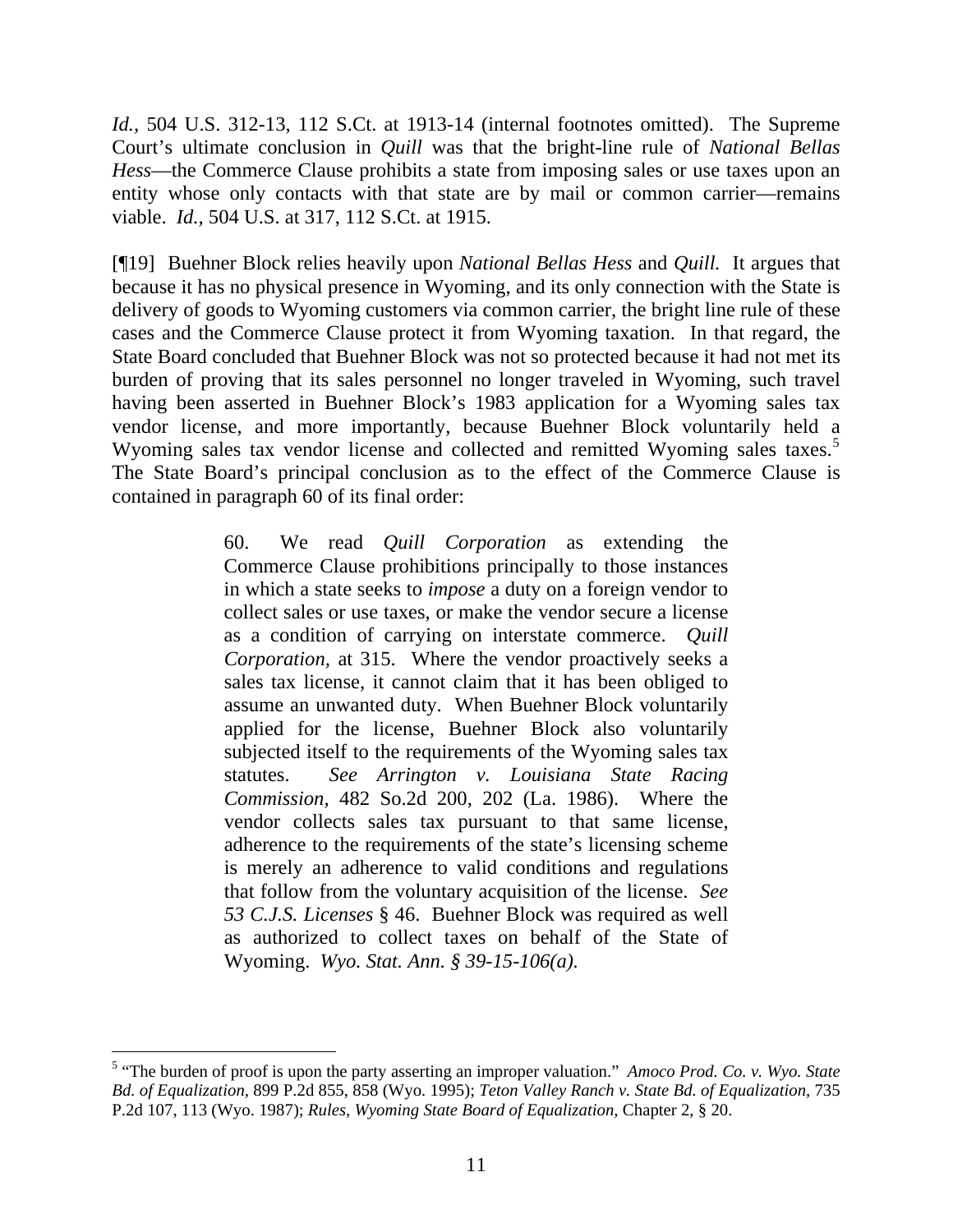[¶20] We cannot disagree with the State Board's conclusion as to this limited issue. The question here is not one of due process. Neither is it whether these particular sales were taxable events under the Wyoming sales tax statutes. Rather, the question is simply whether Buehner Block, shipping goods by common carrier, lacked the "substantial nexus" with Wyoming so as to allow this State, in light of the Commerce Clause, to impose its sales tax. We conclude that the bright-line rule of *National Bellas Hess* and *Quill* does not apply here to prohibit imposition of the tax because Buehner Block's connection with Wyoming was substantially more than the shipping of goods by a nonresident seller. For years, Buehner Block voluntarily held a Wyoming sales tax vendor's license and voluntarily collected and remitted Wyoming sales taxes on many other similar transactions.

[¶21] The bright-line rule of *National Bellas Hess* and *Quill* does not require physical presence in a state. Rather, the bright-line rule simply holds that, where there is no physical presence in a state, and the only connection between the state and the entity or transaction is by mail or common carrier, there is no "substantial nexus" that will support imposition of a sales or use tax. The requirement of a substantial nexus, rather than the requirement of actual physical presence, necessarily implies that something less than physical presence may suffice. While mail or common carrier delivery, alone, cannot support a state's taxing authority, neither does the existence of either of those factors, *ipso facto*, prohibit the imposition of a tax. Instead, determining the existence or nonexistence of "substantial nexus" is a fact-driven inquiry, different in each case. We are satisfied in the instant case that Buehner Block's historical connection with the Wyoming taxing system, including its voluntary possession and use of a Wyoming vendor's license, in combination with common-carrier delivery of its goods into this state, provided that  $n$ exus.<sup>[6](#page-12-0)</sup>

# *Did the Board err in concluding that these sales were subject to Wyoming's sales tax authority despite the fact that title to the goods passed in Utah where the goods were transferred to a common carrier?*

[¶22] We have outlined the applicable portion of Wyoming's sales tax statutes hereinabove. Succinctly stated, Wyoming sales tax is due on every sale, with sale

<span id="page-12-0"></span><sup>6</sup> The Department and the State Board cite *Arrington v. Louisiana State Racing Comm'n,* 482 So.2d 200, 202 (La.App. 1986) for the proposition that the holder of a state-issued license voluntarily subjects himself or herself to that state's authority to the extent of the terms and conditions of the license. Buehner Block cites *Rylander v. Bandag Licensing Corp.,* 18 S.W.3d 296, 298-300 (Tex.App. 2000), for the contrary proposition that the mere passive possession of a license to do business in a particular state does not create the substantial nexus sufficient for that state to impose a franchise tax on the licensee. We find that neither case is sufficiently similar to the case *sub judice* to provide much guidance. Neither is a sales or use tax case, where *National Bellas Hess* and *Quill* have created the specialized jurisprudence set forth above.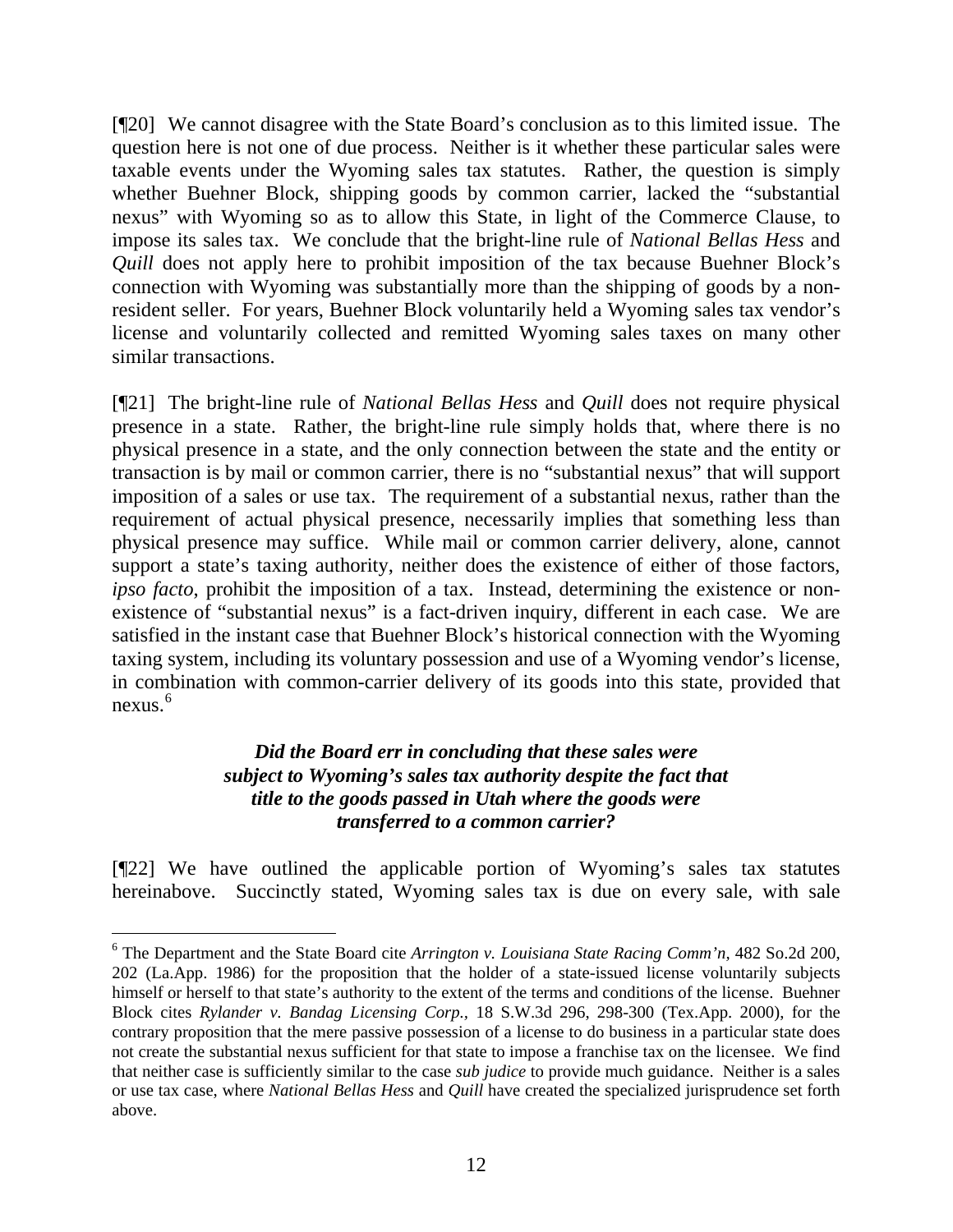defined as "any transfer of title or possession in Wyoming." Wyo. Stat. Ann. § 39-15- 101(a)(vii). The complementary administrative rule provides that the location of the sale is determined by the "point at which title or possession" passes to the purchaser. *Department of Revenue Rules and Regulations,* ch. 2, § 14(p)(i) (2000). The present question is whether the sales at issue took place in Utah or in Wyoming.

[¶23] Buehner Block's position is that the sales occurred in Utah because (1) all goods were shipped from Utah via common carrier; and (2) all goods were accepted by the carrier via straight bills of lading under which title immediately passed to the buyer. In support of its position, Buehner Block compares itself to the appellant in *Hercules Powder Co. v. State Bd. of Equalization,* 208 P.2d 1096, *reh'g denied,* 210 P.2d 824 (Wyo. 1949). Hercules Powder was a Delaware corporation, with offices in Salt Lake City, Utah, and Denver, Colorado, and little or no physical presence in Wyoming. *Id.*, 208 P.2d at 1097. As part of its business—the manufacture and sale of "explosives and incidental materials"—Hercules Powder sometimes took mail orders, from inside or outside Wyoming, for its products to be delivered to destination points within Wyoming. *Id.,* 208 P.2d at 1097-1100. This Court concluded that the sales at issue in that case were not subject to the Wyoming sales tax statutes because the straight bills of lading under which the goods were shipped acted to transfer title to the goods to the consignees immediately upon shipment thereunder. *Id.,* 208 P.2d at 1098-1105. *See also Creamery Package Mfg. Co. v. State Bd. of Equalization,* 62 Wyo. 265, 166 P.2d 952, 953, 956-57 (1946); and *Toms v. Whitmore,* 6 Wyo. 220, 44 P. 56, 57 (1896).[7](#page-13-0)

[¶24] The principal findings of the State Board in regard to this issue are contained in the following paragraphs of its final order:

> 7. On November 4, 2002, T.R. Lindsay of Audit held an opening conference with Bruce Hiller of Buehner Block. Hiller has been the controller of Buehner Block since 1997. He oversees financial statements, human resources, the general ledger, and credit functions, among other responsibilities. Hiller advised Lindsay that Buehner Block had no Wyoming assets and no Wyoming employees. Hiller also advised Lindsay that Buehner Block's Wyoming sales were designated by a ship-to/delivery location address.

<span id="page-13-0"></span> $<sup>7</sup>$  A bill of lading is "[a] document of title acknowledging the receipt of goods by a carrier or by the</sup> shipper's agent . . . ." *Black's Law Dictionary* 159 (7th ed. 1999). A "straight" bill of lading is "[a] nonnegotiable bill of lading that specifies a consignee to whom the carrier is contractually obligated to deliver the goods." *Id.* at 160. The up-to-date and somewhat more complicated definitions of these and related terms as contained in the Uniform Commercial Code can be found at Wyo. Stat. Ann. §§ 34.1-1- 201(a) and 34.1-7-102(a) (LexisNexis 2005).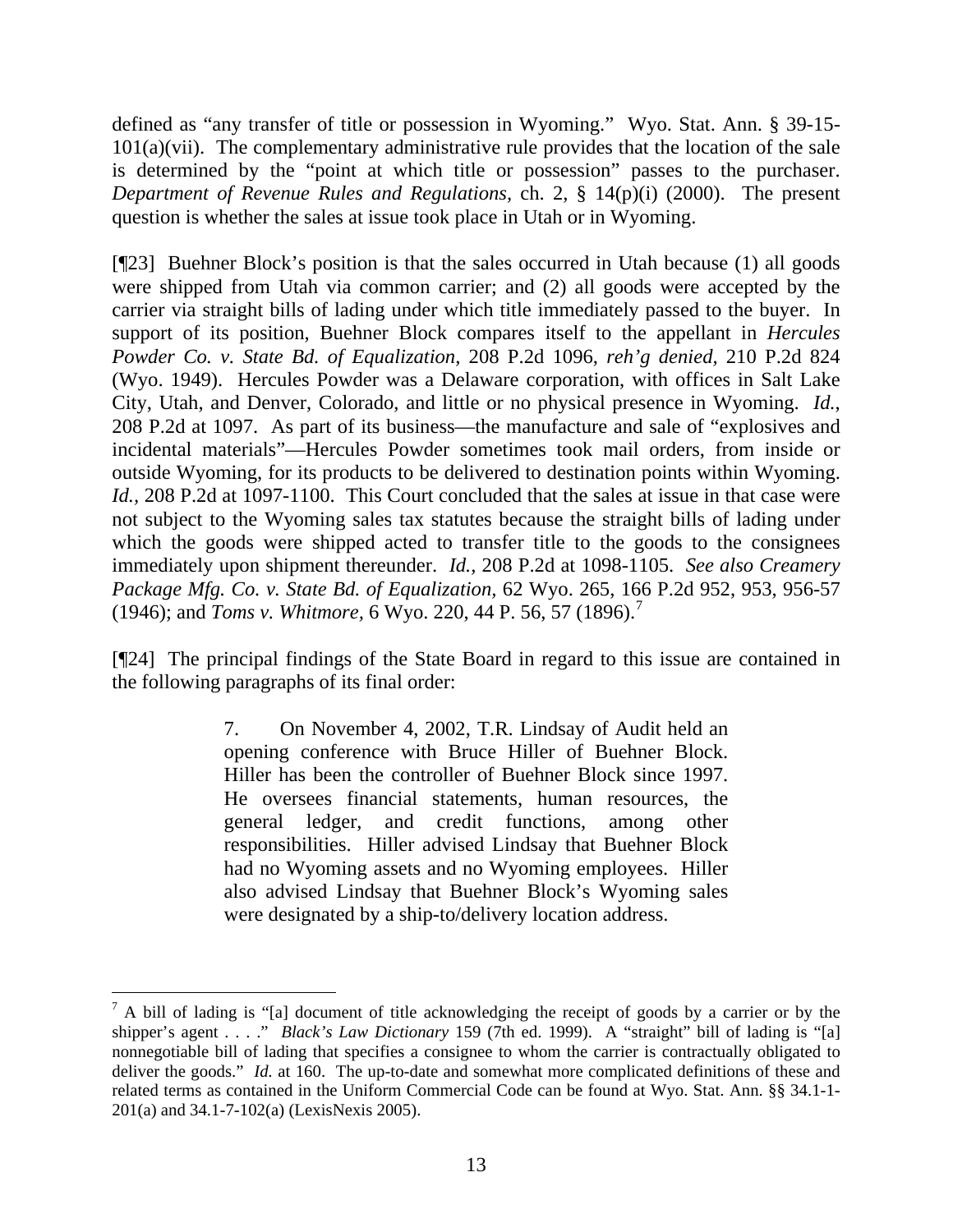11. During the audit, Hiller confirmed to Lindsay that the ship-to location shown on an invoice reliably indicated the destination of the shipment.

12. At the hearing of this matter, Hiller explained pertinent aspects of Buehner Block's shipping and billing procedures, supported by extensive documentation not made available to the Department until the Friday before the hearing. Generally, Buehner Block's sales manager provides the service of arranging for shipment of products to the customer's destination. Buehner Block shipped to Wyoming customers by common carrier. The carrier picks up the product at Buehner Block's facilities, provides a bill of lading, bills Buehner Block for shipping, and delivers the product. A memorandum of the bill of lading and a copy of the invoice go into a customer file.

13. When Buehner Block shipped by common carrier, it included the carrier's delivery charge on its sales invoice. When Buehner Block collected a sales tax, the tax was calculated on the total of product and delivery charges. Sometimes Buehner Block quoted a single price which included the delivery charge. Buehner Block's computer system assigned the appropriate sales tax based on county of destination.

14. Buehner Block's standard invoice includes the following language on its reverse side:

> It is the responsibility of the purchaser to examine and inspect these materials at the point of delivery. If there are any problems Buehner Block Co. must be notified immediately.

> > \* \* \*

Sellers liability is limited to replacement of the merchandise at no more than the value of the material proven to be defective.

\* \* \*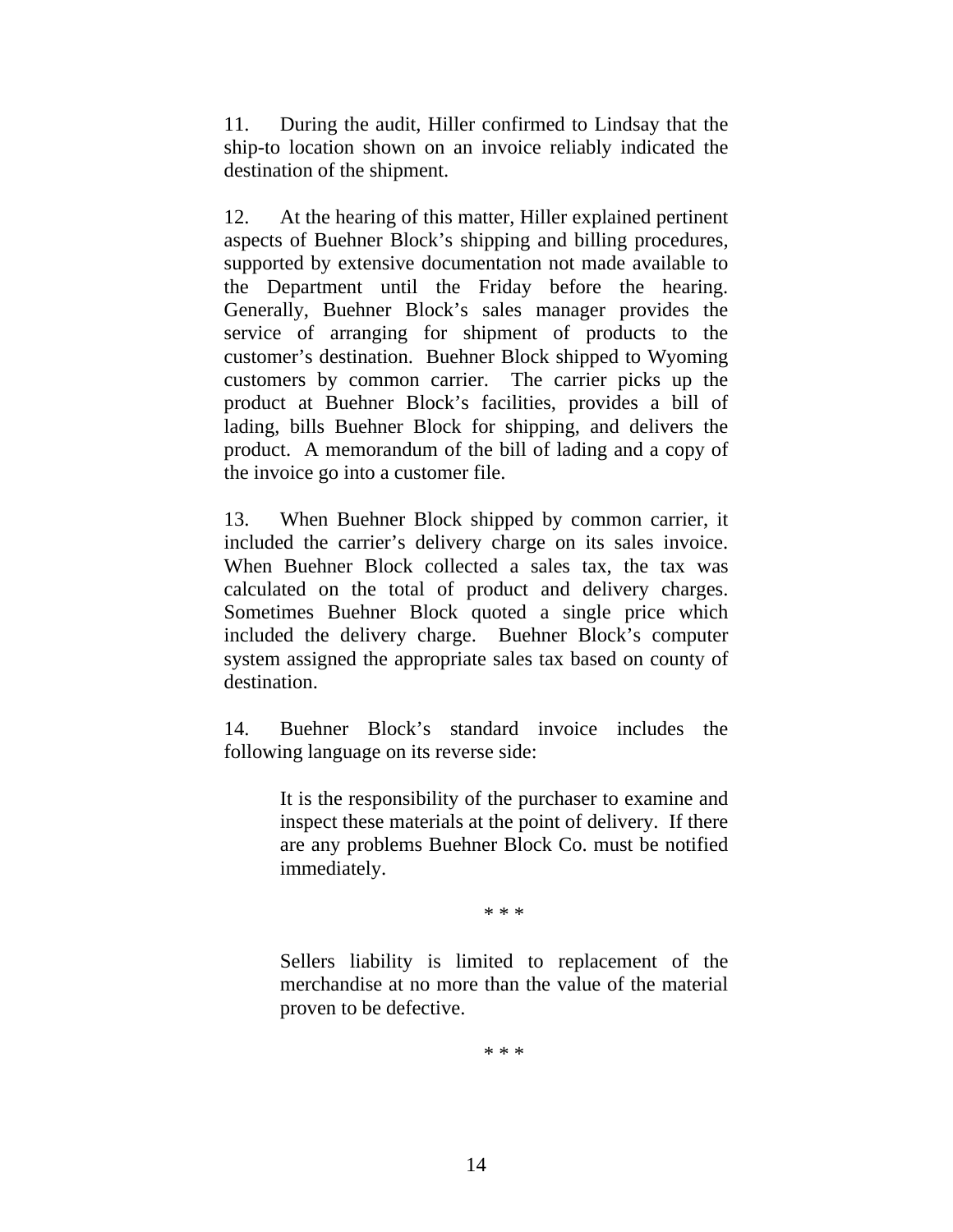Our drivers will make reasonable effort to place materials where customer designates, however, in so doing we assume no responsibility for damages inside of curb or property lines.

\* \* \*

Purchaser assumes full responsibility for keeping lime, cement, and related products dry, after he receives possession of these products, i.e. – delivery on job site constitutes possession.

Hiller's testimony was consistent with these terms.

15. On occasions when product suffered damage en route, the freight company paid Buehner Block, not the purchaser, for such damages.

26. Dan Noble testified to the factors that influenced the Department's position regarding its authority to assess the sales tax in dispute. Noble explained that by statute, a sale is a transfer of title or possession for consideration. The Department viewed Buehner Block's sales as destination sales that accordingly occurred in Wyoming. He noted the standard invoice provisions providing for inspection rights, and providing that title passes once the block enters the job site. Noble said his view of title to the goods was reinforced by the fact that any claim for damages in transit was made by Buehner Block against the carrier, implying that the title remained in Buehner Block. His view was further reinforced by the fact that Buehner Block indeed collected sales tax on some Wyoming transactions. The reference on the invoice to "our drivers" is not definitive, but was part of the consideration.

(Internal record references omitted.)

[¶25] Based upon these findings, the State Board reached the following conclusion of law:

> 57. On the facts in the record, the Department properly concluded that the transactions in question met the Wyoming statutory standards for imposition of sales tax. The tax is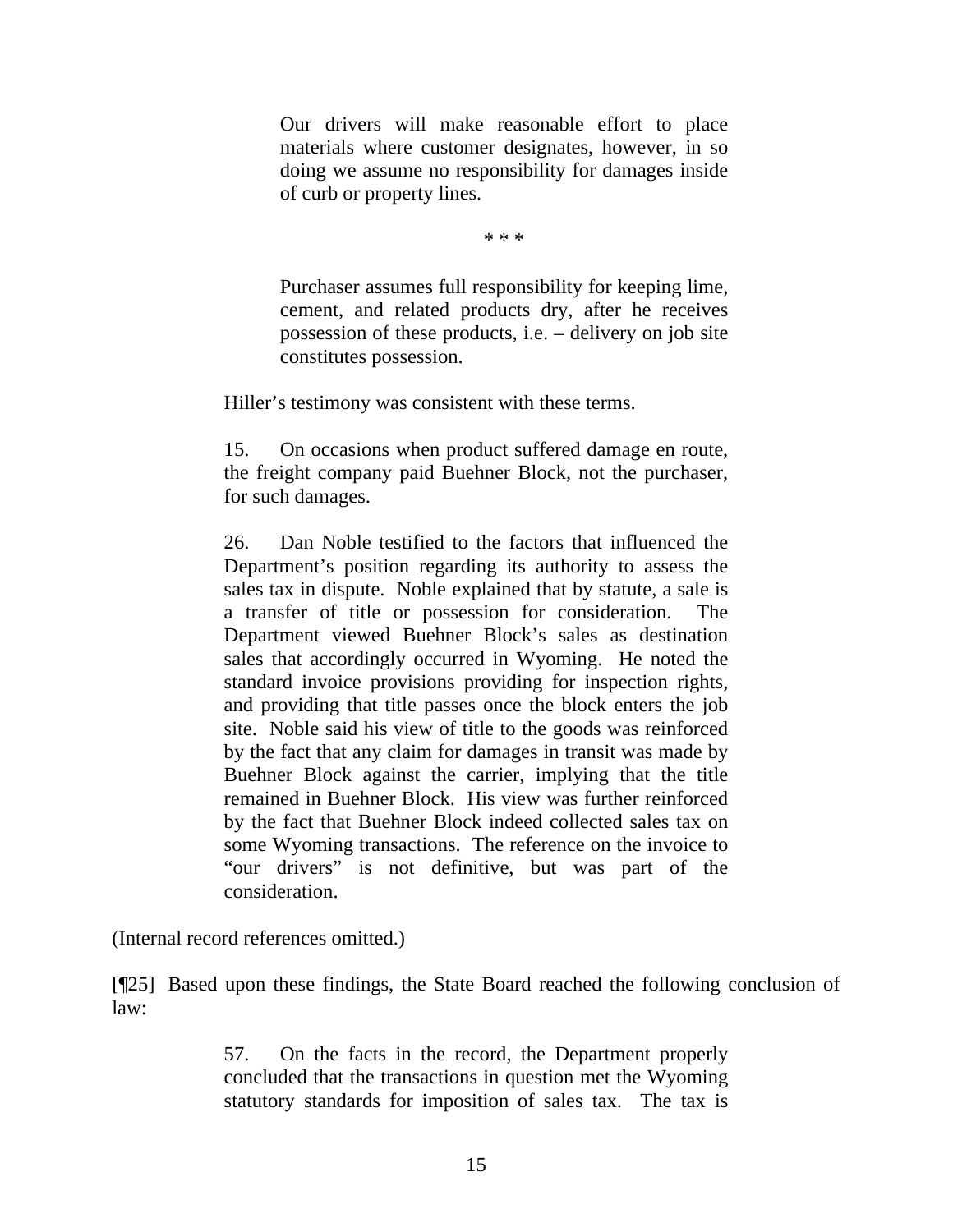imposed in retail sales, and a sale occurs when there is transfer of title or possession in Wyoming for consideration. Since Buehner Block's business involved destination sales, the transfer of title and possession occurred in Wyoming even though Buehner Block customarily employed common carriers for delivery.

[¶26] It may be helpful, before we analyze these findings and conclusions, briefly to review some mercantile concepts. First, a "destination sale" is one where the seller intends that title or possession of the goods not transfer to the buyer until delivery is made at the designated destination site. *Union Pac. R.R. Co.,* 2003 WY 54, ¶ 26, 67 P.3d at 1186 (Wyo. 2003). Second, the effect upon passage of title of a straight bill of lading is not necessarily changed by the parties' additional arrangements concerning the payment of freight charges and assignment of the risk of loss during transit. For instance, we said in *Hercules Powder* that shipment of goods "F.O.B." does not change the general rule of immediate passage of title under a straight bill of lading, unless such intent is clearly shown, the term "F.O.B." being used in such case merely to designate the party who is to pay the freight charges.<sup>[8](#page-16-0)</sup> *Hercules Powder Co.*, 208 P.2d at 1104-05. These cases inform us that the separate questions of passage of title, payment of freight charges, and risk of loss are determined by the intent of the parties, as reflected in the documents used. *See also Buenger v. Pruden,* 713 P.2d 771, 772 (Wyo. 1986); and *S-Creek Ranch v. Monier & Co.,* 509 P.2d 777, 780-81 (Wyo. 1973).

[¶27] As refined, the question before the Court is whether title or possession of the goods involved in these sales changed hands in Wyoming, making them destination sales taxable in Wyoming, or whether title or possession of the goods changed hands in Utah where the goods were accepted by the common carrier. In reviewing the record to determine whether there was substantial evidence to support the conclusions of the State Board, we note again that Buehner Block bears the burden of proving that the State Board was wrong. *Williams Prod. RMT Co. v. State Dep't of Revenue,* 2005 WY 28, ¶ 7, 107 P.3d 179, 183 (Wyo. 2005), *reh'g denied,* No. 04-41 (Mar. 29, 2005).

[¶28] The State Board concluded that the parties intended these to be destination sales. We find there is substantial evidence in the record to sustain that conclusion. That evidence includes these facts: (1) the invoices specified a delivery address in Wyoming; (2) the invoices specified that the goods were to be inspected by the purchaser at the destination point; (3) the invoices specified that "delivery on job site constitutes possession"; (4) Buehner Block collected and remitted Wyoming sales taxes on many

<span id="page-16-0"></span><sup>&</sup>lt;sup>8</sup> "F.O.B." or "free on board" is "[a] mercantile term denoting that the seller is responsible for delivering goods on board a ship or other conveyance for carriage to the consignee at a specified location <FOB Indianapolis plant>. The seller must deliver the goods to the vessel named and has the risk of loss until the goods reach that location." *Black's Law Dictionary* 676 (7th ed. 1999). "F.O.B." is defined in Wyoming's Uniform Commercial Code at Wyo. Stat. Ann. § 34.1-2-319(a) (LexisNexis 2005).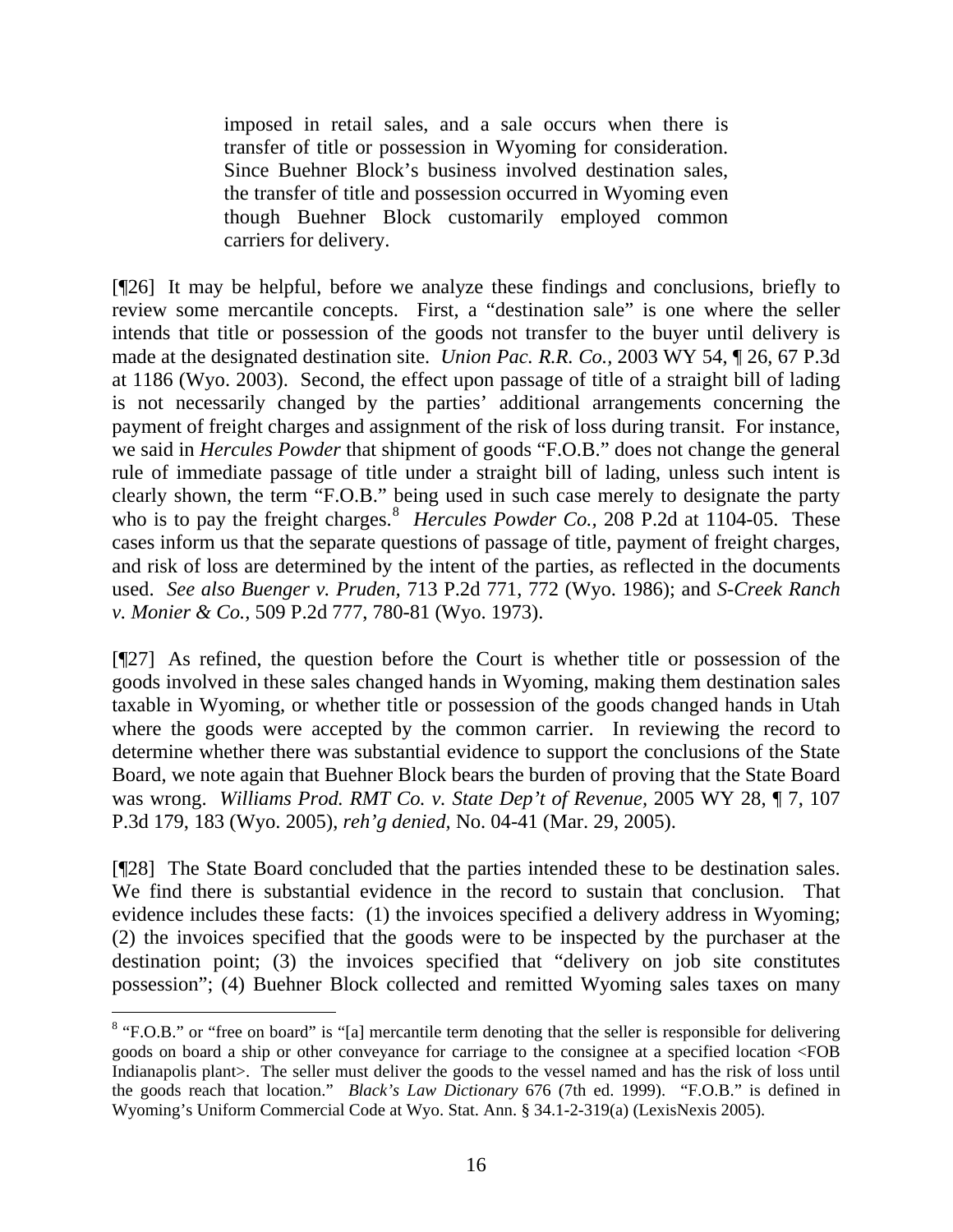similar transactions; (5) Buehner Block did not collect and remit Utah sales taxes on these transactions; (6) when Buehner Block did not collect and remit Wyoming sales taxes on Wyoming destination sales, it was because Buehner Block mistakenly collected and remitted taxes for another state, such as Idaho, or because Buehner Block mistakenly believed at the time that the transaction was "government exempt"; (7) Buehner Block collected and remitted sales taxes for similar transactions in Idaho and Nevada; and (8) Buehner Block voluntarily held and used a Wyoming sales tax vendor's license.

[¶29] There is, of course, evidence in the record to the contrary. For instance, numerous straight bills of lading were placed into evidence. And Buehner Block's controller testified that he believed the customer "was responsible for" the product once it was loaded by a common carrier. Where the evidence is in dispute, we do not, however, substitute our judgment for that of the State Board, so long as there is substantial evidence to support the State Board's conclusions. *Union Pac. R.R. Co.,* 2003 WY 54, ¶¶ 28-29, 67 P.3d at 1186-87.

## *Did the Board err in any event in failing to give Buehner Block a claimed credit?*

[¶30] During the hearing before the State Board, Buehner Block sought a credit against any assessment that might be imposed, based upon certain transactions with Tensar Corporation.<sup>[9](#page-17-0)</sup> Buehner Block's controller described the underlying facts as follows: Buehner Block sold over \$300,000 worth of concrete block to Tensar Corporation for a Wyoming Department of Transportation job at Alpine Junction. The two companies got into a dispute over whether or not the block met specifications and, eventually, Buehner Block ended up giving Tensar Corporation a \$122,621.12 credit against amounts due on the project. This credit was not reflected in the audit because it was not contained in the regular invoices reviewed by the auditor. Instead, it had been computed on a spreadsheet, with the information later transferred to a separate credit invoice. That credit invoice was prepared in 2002 or 2003, but was manually dated June 1, 2001. The State's auditor testified that, had the credit been given, the tax assessment would have been approximately \$5,000 less.

[¶31] The State Board's findings concerning the Tensar Corporation credit were as follows:

> 27. The Department's assessment rested principally on sales to four contractors: McQueen Masonry, Tensar, Pete Mickelsen & Sons, and M-L Masonry. Following the

<span id="page-17-0"></span><sup>&</sup>lt;sup>9</sup> Tensar Corporation is identified as "Tesnar Earth Tech" in the Department's brief. All exhibits, the hearing transcript, and the State Board's final order refer to "Tensar Corporation." We will use that name.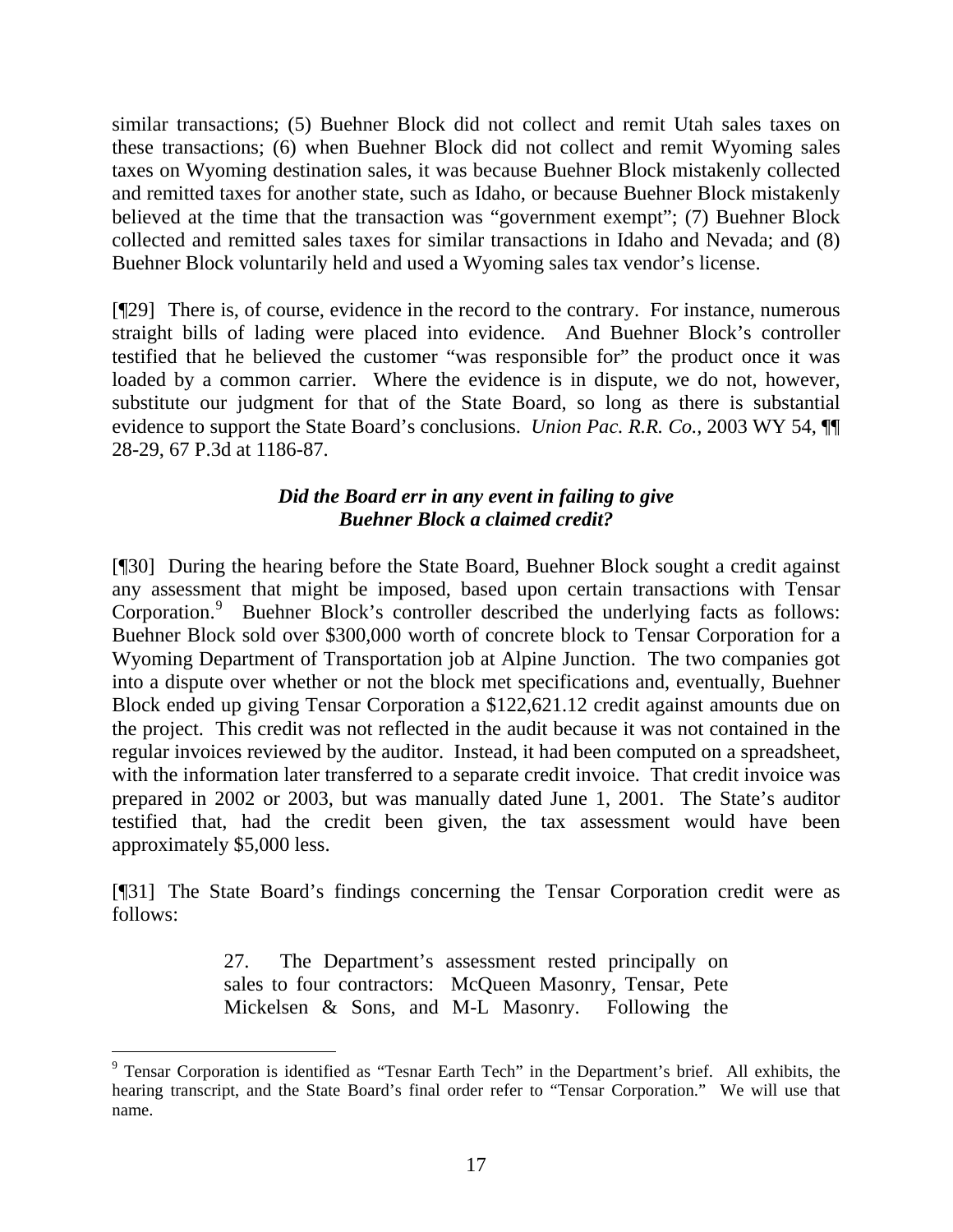issuance of the preliminary audit findings, Buehner Block began to produce documents related to these four contractors. However, Buehner Block did not call any witnesses from any of the four contractors to testify at the hearing of this matter.

28. All of the documents produced after the audit relate to claims that Buehner Block did not have to pay taxes on transactions involving the four contractors. Generally speaking, the principal auditor testified that if he had seen these documents during the audit, he would have conducted further investigation before drawing any conclusions.

39. Exhibit 115 is an invoice reflecting a credit of \$122,621.12 to Tensar because the block provided by Petitioner failed to meet specifications. Tensar had previously made partial payments on the job when Buehner Block originally issued invoices in 1999.

40. Although the invoice is dated June 1, 2001, Bruce Hiller testified that the date was entered manually, and "it was done after the audit period because we hadn't settled everything up." On its face, the invoice has a telefax date of March 12, 2003. Hiller conceded the credit was granted no earlier than late 2002, and may have been in 2003. The invoice was not given to the auditor, from which we infer that it was not available.

41. Dan Noble explained that in the instance of a rescinded sale, the vendor can either request a refund or take a credit on a subsequent sales tax return. Either way, the change in the transaction is not reflected until it actually occurs.

42. We find that Buehner Block did not carry its burden of persuasion to demonstrate that the Tensar credit was issued during the audit period. Our finding in no way precludes Buehner Block from pursuing a refund request as authorized by statute; we only find that the credit did not affect the audit assessment.

(Internal record references omitted.)